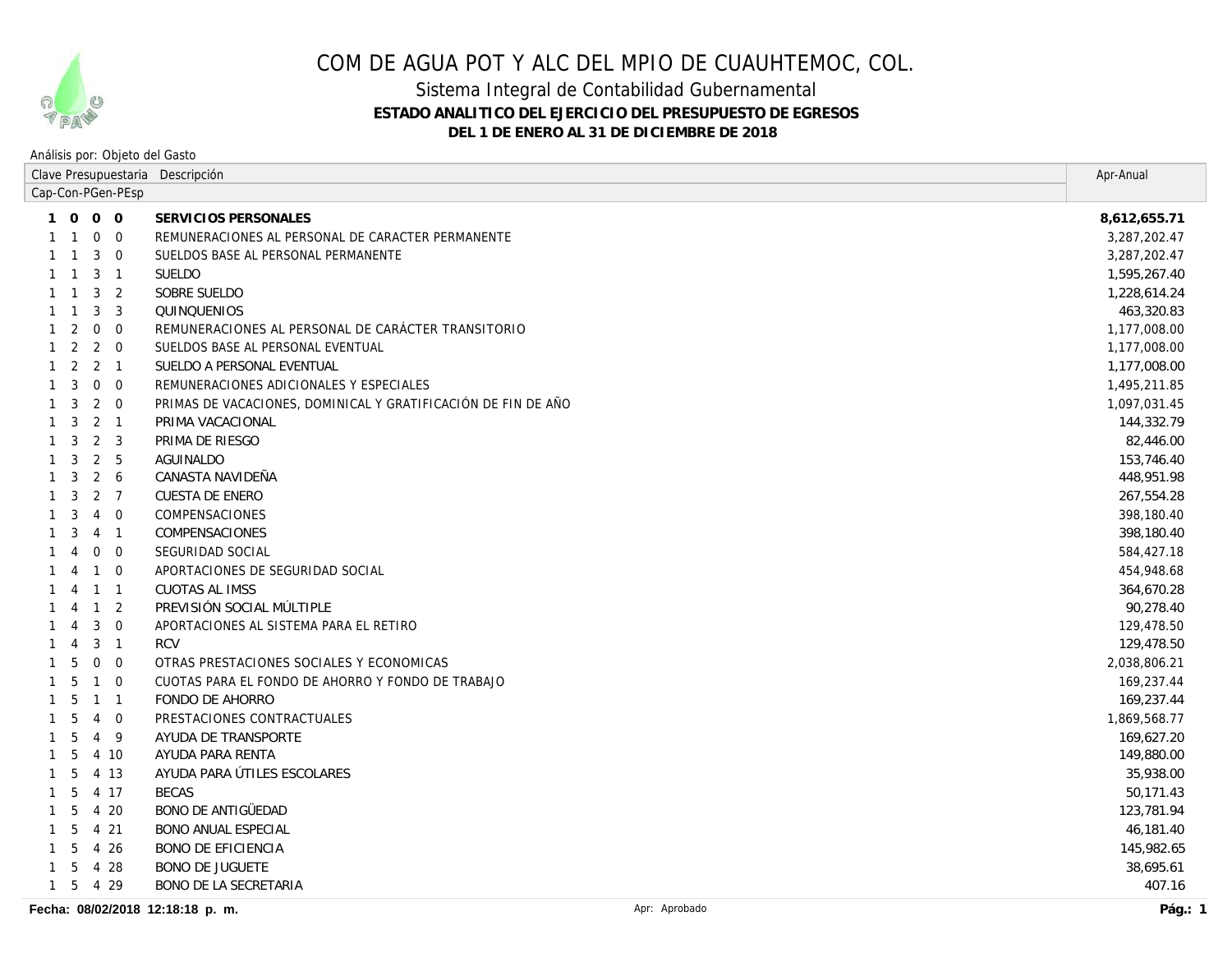

### Sistema Integral de Contabilidad Gubernamental **ESTADO ANALITICO DEL EJERCICIO DEL PRESUPUESTO DE EGRESOS DEL 1 DE ENERO AL 31 DE DICIEMBRE DE 2018**

| Cap-Con-PGen-PEsp<br>BONO DEL BURÓCRATA<br>1 5 4 31<br>4 3 2<br>5<br>BONO DIA DE LA MADRE<br>4 35<br><b>BONO DIA DEL PADRE</b><br>5<br>-1<br>39<br>BONO EXTRAORDINARIO ANUAL<br>5<br>4<br>43<br><b>BONO SEXENAL ESTATAL</b><br>5<br>4<br>4 4 4<br><b>BONO SINDICAL</b><br>5<br>CANASTA BÁSICA<br>4 4 6<br>5<br>DIA 31<br>5<br>4 48<br>FONDO DE VIVIENDA<br>5<br>4 51<br>4 52<br>GASTOS DE EJECUCIÓN<br>-5<br>4 57<br>SEGURO DE VIDA<br>-5<br>59<br>FONDO DE RETIRO<br>5<br>$\overline{4}$<br>$\mathbf 0$<br>PAGO DE ESTIMULOS A SERVIDORES PUBLICOS<br>$\overline{0}$<br><b>ESTÍMULOS</b><br>$\overline{7}$<br>$\overline{0}$<br>$\mathbf{1}$<br>1<br><b>VIÁTICOS</b><br>$\overline{7}$<br>$\mathbf{1}$<br>$\overline{1}$<br>$\mathbf 0$<br>$\overline{O}$<br>MATERIALES Y SUMINISTROS<br>0<br>$\mathbf 0$<br>$\overline{0}$<br>MATERIALES DE ADMINISTRACION, EMISION DE DOCUMENTOS Y ARTICULOS OFICIALES<br>$\mathbf{1}$<br>$\overline{1}$<br>$\Omega$<br>MATERIALES, UTILES Y EQUIPOS MENORES DE OFICINA<br>2 1<br>MATERIAL Y ÚTILES DE OFICINA<br>$2 \quad 1$<br>$\overline{1}$<br>$\overline{1}$<br>EQUIPOS MENORES DE OFICINA<br>$\overline{1}$<br>-6<br>$\overline{1}$<br>5<br>MATERIAL IMPRESO E INFORMACIÓN DIGITAL<br>$\overline{0}$<br>$\mathbf{1}$<br>5<br>MATERIAL IMPRESO.<br>$\overline{1}$<br>$\mathbf{1}$<br>6<br>$\overline{0}$<br>MATERIAL DE LIMPIEZA<br>6<br>MATERIAL PARA ASEO, LIMPIEZA E HIGIENE<br>$\overline{1}$<br>$\overline{7}$<br>MATERIALES Y ÚTILES DE ENSEÑANZA<br>$\overline{0}$<br>-1<br>7 <sub>1</sub><br>MATERIAL DIDÁCTICO<br>$\mathbf{1}$<br>$\mathbf 0$<br>ALIMENTOS Y UTENSILIOS<br>2<br>$\overline{0}$<br>2<br>PRODUCTOS ALIMENTICIOS PARA PERSONAS<br>2<br>$\mathbf{1}$<br>$\Omega$<br>2<br>AGUA EN BOTELLA Y GARRAFÓN<br>2<br>$\overline{1}$<br>3<br>$\mathbf 0$<br>3<br>$\overline{0}$<br>MATERIAS PRIMAS Y MATERIALES DE PRODUCCION Y COMERCIALIZACION<br>3<br>5<br>$\mathbf 0$<br>PRODUCTOS QUÍMICOS, FARMACÉUTICOS Y DE LABORATORIO ADQUIRIDOS COMO MATERIA PRIMA<br>2<br>5<br>3<br>$\overline{1}$<br>PRODUCTOS QUÍMICOS, FARMACÉUTICOS Y DE LABORATORIO UTILIZADOS EN PROCESOS PRODUCTIVOS.<br>2<br>$\mathbf 0$<br>$\overline{0}$<br>MATERIALES Y ARTICULOS DE CONSTRUCCION Y DE REPARACION<br>4<br>9<br>OTROS MATERIALES Y ARTÍCULOS DE CONSTRUCCIÓN Y REPARACIÓN<br>$\overline{0}$<br>4<br>OTROS MATERIALES Y ARTÍCULOS DE CONSTRUCCIÓN Y REPARACIÓN<br>9<br>$\overline{1}$<br>4<br>$\mathbf 0$<br>COMBUSTIBLES, LUBRICANTES Y ADITIVOS<br>$\overline{0}$<br>6<br>$\mathbf 0$<br>COMBUSTIBLES, LUBRICANTES Y ADITIVOS<br>2 6<br>$\overline{1}$ | Clave Presupuestaria Descripción |  |  |  | Apr-Anual    |
|--------------------------------------------------------------------------------------------------------------------------------------------------------------------------------------------------------------------------------------------------------------------------------------------------------------------------------------------------------------------------------------------------------------------------------------------------------------------------------------------------------------------------------------------------------------------------------------------------------------------------------------------------------------------------------------------------------------------------------------------------------------------------------------------------------------------------------------------------------------------------------------------------------------------------------------------------------------------------------------------------------------------------------------------------------------------------------------------------------------------------------------------------------------------------------------------------------------------------------------------------------------------------------------------------------------------------------------------------------------------------------------------------------------------------------------------------------------------------------------------------------------------------------------------------------------------------------------------------------------------------------------------------------------------------------------------------------------------------------------------------------------------------------------------------------------------------------------------------------------------------------------------------------------------------------------------------------------------------------------------------------------------------------------------------------------------------------------------------------------------------------------------------------------------------------------------------------------------------------------------------------------------------------------------------------------------------------------------------------------------------------------------------------------------------------------------------------------------------------------------------------------------------------------------------------------------------------------------------|----------------------------------|--|--|--|--------------|
|                                                                                                                                                                                                                                                                                                                                                                                                                                                                                                                                                                                                                                                                                                                                                                                                                                                                                                                                                                                                                                                                                                                                                                                                                                                                                                                                                                                                                                                                                                                                                                                                                                                                                                                                                                                                                                                                                                                                                                                                                                                                                                                                                                                                                                                                                                                                                                                                                                                                                                                                                                                                  |                                  |  |  |  |              |
|                                                                                                                                                                                                                                                                                                                                                                                                                                                                                                                                                                                                                                                                                                                                                                                                                                                                                                                                                                                                                                                                                                                                                                                                                                                                                                                                                                                                                                                                                                                                                                                                                                                                                                                                                                                                                                                                                                                                                                                                                                                                                                                                                                                                                                                                                                                                                                                                                                                                                                                                                                                                  |                                  |  |  |  | 161,231.61   |
|                                                                                                                                                                                                                                                                                                                                                                                                                                                                                                                                                                                                                                                                                                                                                                                                                                                                                                                                                                                                                                                                                                                                                                                                                                                                                                                                                                                                                                                                                                                                                                                                                                                                                                                                                                                                                                                                                                                                                                                                                                                                                                                                                                                                                                                                                                                                                                                                                                                                                                                                                                                                  |                                  |  |  |  | 6,572.16     |
|                                                                                                                                                                                                                                                                                                                                                                                                                                                                                                                                                                                                                                                                                                                                                                                                                                                                                                                                                                                                                                                                                                                                                                                                                                                                                                                                                                                                                                                                                                                                                                                                                                                                                                                                                                                                                                                                                                                                                                                                                                                                                                                                                                                                                                                                                                                                                                                                                                                                                                                                                                                                  |                                  |  |  |  | 23,002.56    |
|                                                                                                                                                                                                                                                                                                                                                                                                                                                                                                                                                                                                                                                                                                                                                                                                                                                                                                                                                                                                                                                                                                                                                                                                                                                                                                                                                                                                                                                                                                                                                                                                                                                                                                                                                                                                                                                                                                                                                                                                                                                                                                                                                                                                                                                                                                                                                                                                                                                                                                                                                                                                  |                                  |  |  |  | 304,232.29   |
|                                                                                                                                                                                                                                                                                                                                                                                                                                                                                                                                                                                                                                                                                                                                                                                                                                                                                                                                                                                                                                                                                                                                                                                                                                                                                                                                                                                                                                                                                                                                                                                                                                                                                                                                                                                                                                                                                                                                                                                                                                                                                                                                                                                                                                                                                                                                                                                                                                                                                                                                                                                                  |                                  |  |  |  | 32,000.00    |
|                                                                                                                                                                                                                                                                                                                                                                                                                                                                                                                                                                                                                                                                                                                                                                                                                                                                                                                                                                                                                                                                                                                                                                                                                                                                                                                                                                                                                                                                                                                                                                                                                                                                                                                                                                                                                                                                                                                                                                                                                                                                                                                                                                                                                                                                                                                                                                                                                                                                                                                                                                                                  |                                  |  |  |  | 57,889.49    |
|                                                                                                                                                                                                                                                                                                                                                                                                                                                                                                                                                                                                                                                                                                                                                                                                                                                                                                                                                                                                                                                                                                                                                                                                                                                                                                                                                                                                                                                                                                                                                                                                                                                                                                                                                                                                                                                                                                                                                                                                                                                                                                                                                                                                                                                                                                                                                                                                                                                                                                                                                                                                  |                                  |  |  |  | 286,652.80   |
|                                                                                                                                                                                                                                                                                                                                                                                                                                                                                                                                                                                                                                                                                                                                                                                                                                                                                                                                                                                                                                                                                                                                                                                                                                                                                                                                                                                                                                                                                                                                                                                                                                                                                                                                                                                                                                                                                                                                                                                                                                                                                                                                                                                                                                                                                                                                                                                                                                                                                                                                                                                                  |                                  |  |  |  | 58,275.77    |
|                                                                                                                                                                                                                                                                                                                                                                                                                                                                                                                                                                                                                                                                                                                                                                                                                                                                                                                                                                                                                                                                                                                                                                                                                                                                                                                                                                                                                                                                                                                                                                                                                                                                                                                                                                                                                                                                                                                                                                                                                                                                                                                                                                                                                                                                                                                                                                                                                                                                                                                                                                                                  |                                  |  |  |  | 58,348.80    |
|                                                                                                                                                                                                                                                                                                                                                                                                                                                                                                                                                                                                                                                                                                                                                                                                                                                                                                                                                                                                                                                                                                                                                                                                                                                                                                                                                                                                                                                                                                                                                                                                                                                                                                                                                                                                                                                                                                                                                                                                                                                                                                                                                                                                                                                                                                                                                                                                                                                                                                                                                                                                  |                                  |  |  |  | 65,000.00    |
|                                                                                                                                                                                                                                                                                                                                                                                                                                                                                                                                                                                                                                                                                                                                                                                                                                                                                                                                                                                                                                                                                                                                                                                                                                                                                                                                                                                                                                                                                                                                                                                                                                                                                                                                                                                                                                                                                                                                                                                                                                                                                                                                                                                                                                                                                                                                                                                                                                                                                                                                                                                                  |                                  |  |  |  | 11,570.00    |
|                                                                                                                                                                                                                                                                                                                                                                                                                                                                                                                                                                                                                                                                                                                                                                                                                                                                                                                                                                                                                                                                                                                                                                                                                                                                                                                                                                                                                                                                                                                                                                                                                                                                                                                                                                                                                                                                                                                                                                                                                                                                                                                                                                                                                                                                                                                                                                                                                                                                                                                                                                                                  |                                  |  |  |  | 44,127.90    |
|                                                                                                                                                                                                                                                                                                                                                                                                                                                                                                                                                                                                                                                                                                                                                                                                                                                                                                                                                                                                                                                                                                                                                                                                                                                                                                                                                                                                                                                                                                                                                                                                                                                                                                                                                                                                                                                                                                                                                                                                                                                                                                                                                                                                                                                                                                                                                                                                                                                                                                                                                                                                  |                                  |  |  |  | 30,000.00    |
|                                                                                                                                                                                                                                                                                                                                                                                                                                                                                                                                                                                                                                                                                                                                                                                                                                                                                                                                                                                                                                                                                                                                                                                                                                                                                                                                                                                                                                                                                                                                                                                                                                                                                                                                                                                                                                                                                                                                                                                                                                                                                                                                                                                                                                                                                                                                                                                                                                                                                                                                                                                                  |                                  |  |  |  | 30,000.00    |
|                                                                                                                                                                                                                                                                                                                                                                                                                                                                                                                                                                                                                                                                                                                                                                                                                                                                                                                                                                                                                                                                                                                                                                                                                                                                                                                                                                                                                                                                                                                                                                                                                                                                                                                                                                                                                                                                                                                                                                                                                                                                                                                                                                                                                                                                                                                                                                                                                                                                                                                                                                                                  |                                  |  |  |  | 30,000.00    |
|                                                                                                                                                                                                                                                                                                                                                                                                                                                                                                                                                                                                                                                                                                                                                                                                                                                                                                                                                                                                                                                                                                                                                                                                                                                                                                                                                                                                                                                                                                                                                                                                                                                                                                                                                                                                                                                                                                                                                                                                                                                                                                                                                                                                                                                                                                                                                                                                                                                                                                                                                                                                  |                                  |  |  |  | 1,145,498.77 |
|                                                                                                                                                                                                                                                                                                                                                                                                                                                                                                                                                                                                                                                                                                                                                                                                                                                                                                                                                                                                                                                                                                                                                                                                                                                                                                                                                                                                                                                                                                                                                                                                                                                                                                                                                                                                                                                                                                                                                                                                                                                                                                                                                                                                                                                                                                                                                                                                                                                                                                                                                                                                  |                                  |  |  |  | 76,489.07    |
|                                                                                                                                                                                                                                                                                                                                                                                                                                                                                                                                                                                                                                                                                                                                                                                                                                                                                                                                                                                                                                                                                                                                                                                                                                                                                                                                                                                                                                                                                                                                                                                                                                                                                                                                                                                                                                                                                                                                                                                                                                                                                                                                                                                                                                                                                                                                                                                                                                                                                                                                                                                                  |                                  |  |  |  | 45,300.29    |
|                                                                                                                                                                                                                                                                                                                                                                                                                                                                                                                                                                                                                                                                                                                                                                                                                                                                                                                                                                                                                                                                                                                                                                                                                                                                                                                                                                                                                                                                                                                                                                                                                                                                                                                                                                                                                                                                                                                                                                                                                                                                                                                                                                                                                                                                                                                                                                                                                                                                                                                                                                                                  |                                  |  |  |  | 30,048.86    |
|                                                                                                                                                                                                                                                                                                                                                                                                                                                                                                                                                                                                                                                                                                                                                                                                                                                                                                                                                                                                                                                                                                                                                                                                                                                                                                                                                                                                                                                                                                                                                                                                                                                                                                                                                                                                                                                                                                                                                                                                                                                                                                                                                                                                                                                                                                                                                                                                                                                                                                                                                                                                  |                                  |  |  |  | 15,251.43    |
|                                                                                                                                                                                                                                                                                                                                                                                                                                                                                                                                                                                                                                                                                                                                                                                                                                                                                                                                                                                                                                                                                                                                                                                                                                                                                                                                                                                                                                                                                                                                                                                                                                                                                                                                                                                                                                                                                                                                                                                                                                                                                                                                                                                                                                                                                                                                                                                                                                                                                                                                                                                                  |                                  |  |  |  | 8,825.83     |
|                                                                                                                                                                                                                                                                                                                                                                                                                                                                                                                                                                                                                                                                                                                                                                                                                                                                                                                                                                                                                                                                                                                                                                                                                                                                                                                                                                                                                                                                                                                                                                                                                                                                                                                                                                                                                                                                                                                                                                                                                                                                                                                                                                                                                                                                                                                                                                                                                                                                                                                                                                                                  |                                  |  |  |  | 8,825.83     |
|                                                                                                                                                                                                                                                                                                                                                                                                                                                                                                                                                                                                                                                                                                                                                                                                                                                                                                                                                                                                                                                                                                                                                                                                                                                                                                                                                                                                                                                                                                                                                                                                                                                                                                                                                                                                                                                                                                                                                                                                                                                                                                                                                                                                                                                                                                                                                                                                                                                                                                                                                                                                  |                                  |  |  |  | 7,362.95     |
|                                                                                                                                                                                                                                                                                                                                                                                                                                                                                                                                                                                                                                                                                                                                                                                                                                                                                                                                                                                                                                                                                                                                                                                                                                                                                                                                                                                                                                                                                                                                                                                                                                                                                                                                                                                                                                                                                                                                                                                                                                                                                                                                                                                                                                                                                                                                                                                                                                                                                                                                                                                                  |                                  |  |  |  | 7,362.95     |
|                                                                                                                                                                                                                                                                                                                                                                                                                                                                                                                                                                                                                                                                                                                                                                                                                                                                                                                                                                                                                                                                                                                                                                                                                                                                                                                                                                                                                                                                                                                                                                                                                                                                                                                                                                                                                                                                                                                                                                                                                                                                                                                                                                                                                                                                                                                                                                                                                                                                                                                                                                                                  |                                  |  |  |  | 15,000.00    |
|                                                                                                                                                                                                                                                                                                                                                                                                                                                                                                                                                                                                                                                                                                                                                                                                                                                                                                                                                                                                                                                                                                                                                                                                                                                                                                                                                                                                                                                                                                                                                                                                                                                                                                                                                                                                                                                                                                                                                                                                                                                                                                                                                                                                                                                                                                                                                                                                                                                                                                                                                                                                  |                                  |  |  |  | 15,000.00    |
|                                                                                                                                                                                                                                                                                                                                                                                                                                                                                                                                                                                                                                                                                                                                                                                                                                                                                                                                                                                                                                                                                                                                                                                                                                                                                                                                                                                                                                                                                                                                                                                                                                                                                                                                                                                                                                                                                                                                                                                                                                                                                                                                                                                                                                                                                                                                                                                                                                                                                                                                                                                                  |                                  |  |  |  | 4,405.33     |
|                                                                                                                                                                                                                                                                                                                                                                                                                                                                                                                                                                                                                                                                                                                                                                                                                                                                                                                                                                                                                                                                                                                                                                                                                                                                                                                                                                                                                                                                                                                                                                                                                                                                                                                                                                                                                                                                                                                                                                                                                                                                                                                                                                                                                                                                                                                                                                                                                                                                                                                                                                                                  |                                  |  |  |  | 4,405.33     |
|                                                                                                                                                                                                                                                                                                                                                                                                                                                                                                                                                                                                                                                                                                                                                                                                                                                                                                                                                                                                                                                                                                                                                                                                                                                                                                                                                                                                                                                                                                                                                                                                                                                                                                                                                                                                                                                                                                                                                                                                                                                                                                                                                                                                                                                                                                                                                                                                                                                                                                                                                                                                  |                                  |  |  |  | 4,405.33     |
|                                                                                                                                                                                                                                                                                                                                                                                                                                                                                                                                                                                                                                                                                                                                                                                                                                                                                                                                                                                                                                                                                                                                                                                                                                                                                                                                                                                                                                                                                                                                                                                                                                                                                                                                                                                                                                                                                                                                                                                                                                                                                                                                                                                                                                                                                                                                                                                                                                                                                                                                                                                                  |                                  |  |  |  | 71,080.41    |
|                                                                                                                                                                                                                                                                                                                                                                                                                                                                                                                                                                                                                                                                                                                                                                                                                                                                                                                                                                                                                                                                                                                                                                                                                                                                                                                                                                                                                                                                                                                                                                                                                                                                                                                                                                                                                                                                                                                                                                                                                                                                                                                                                                                                                                                                                                                                                                                                                                                                                                                                                                                                  |                                  |  |  |  | 71,080.41    |
|                                                                                                                                                                                                                                                                                                                                                                                                                                                                                                                                                                                                                                                                                                                                                                                                                                                                                                                                                                                                                                                                                                                                                                                                                                                                                                                                                                                                                                                                                                                                                                                                                                                                                                                                                                                                                                                                                                                                                                                                                                                                                                                                                                                                                                                                                                                                                                                                                                                                                                                                                                                                  |                                  |  |  |  | 71,080.41    |
|                                                                                                                                                                                                                                                                                                                                                                                                                                                                                                                                                                                                                                                                                                                                                                                                                                                                                                                                                                                                                                                                                                                                                                                                                                                                                                                                                                                                                                                                                                                                                                                                                                                                                                                                                                                                                                                                                                                                                                                                                                                                                                                                                                                                                                                                                                                                                                                                                                                                                                                                                                                                  |                                  |  |  |  | 217,215.35   |
|                                                                                                                                                                                                                                                                                                                                                                                                                                                                                                                                                                                                                                                                                                                                                                                                                                                                                                                                                                                                                                                                                                                                                                                                                                                                                                                                                                                                                                                                                                                                                                                                                                                                                                                                                                                                                                                                                                                                                                                                                                                                                                                                                                                                                                                                                                                                                                                                                                                                                                                                                                                                  |                                  |  |  |  | 217,215.35   |
|                                                                                                                                                                                                                                                                                                                                                                                                                                                                                                                                                                                                                                                                                                                                                                                                                                                                                                                                                                                                                                                                                                                                                                                                                                                                                                                                                                                                                                                                                                                                                                                                                                                                                                                                                                                                                                                                                                                                                                                                                                                                                                                                                                                                                                                                                                                                                                                                                                                                                                                                                                                                  |                                  |  |  |  | 217,215.35   |
|                                                                                                                                                                                                                                                                                                                                                                                                                                                                                                                                                                                                                                                                                                                                                                                                                                                                                                                                                                                                                                                                                                                                                                                                                                                                                                                                                                                                                                                                                                                                                                                                                                                                                                                                                                                                                                                                                                                                                                                                                                                                                                                                                                                                                                                                                                                                                                                                                                                                                                                                                                                                  |                                  |  |  |  | 593,280.34   |
|                                                                                                                                                                                                                                                                                                                                                                                                                                                                                                                                                                                                                                                                                                                                                                                                                                                                                                                                                                                                                                                                                                                                                                                                                                                                                                                                                                                                                                                                                                                                                                                                                                                                                                                                                                                                                                                                                                                                                                                                                                                                                                                                                                                                                                                                                                                                                                                                                                                                                                                                                                                                  |                                  |  |  |  | 593,280.34   |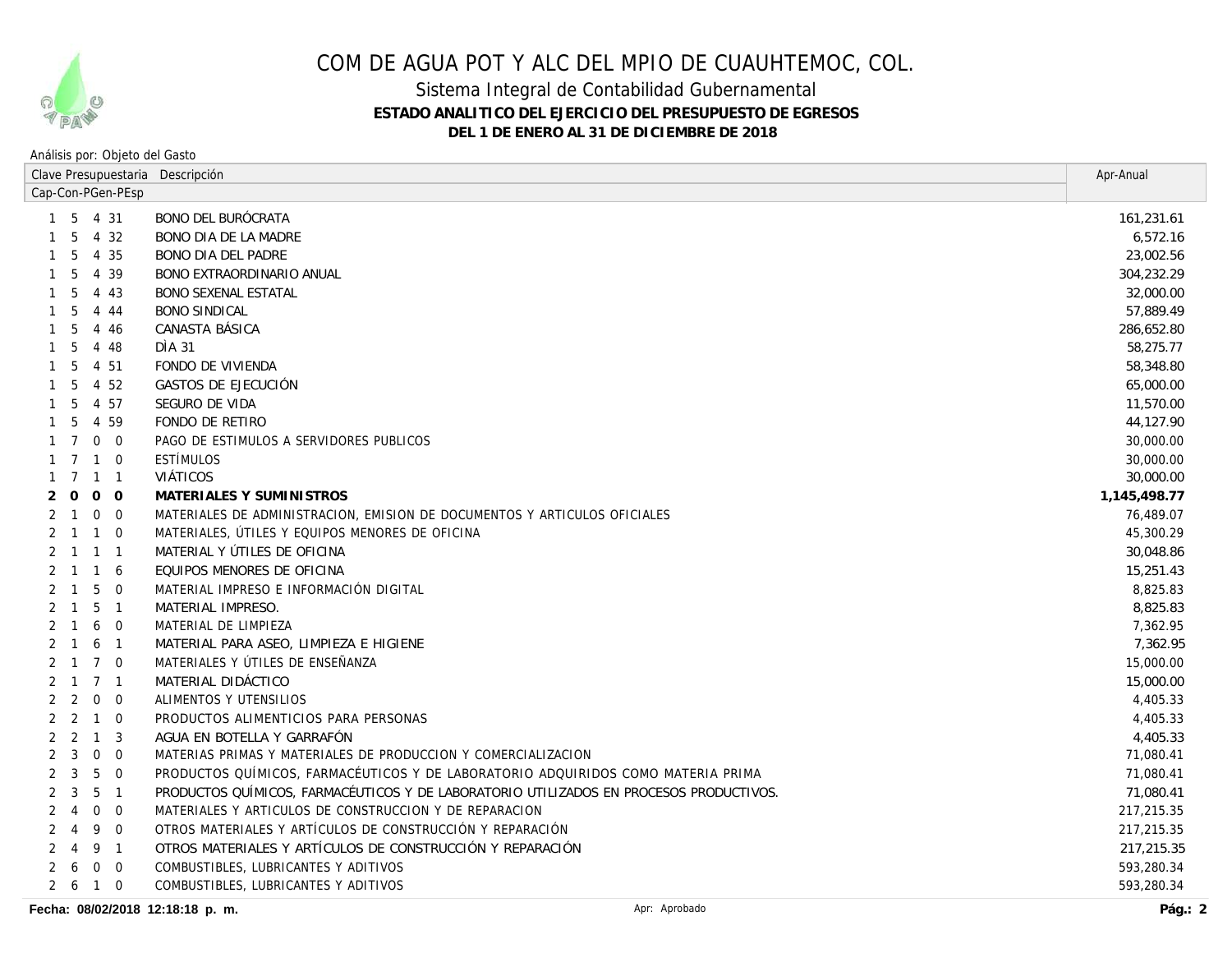

### Sistema Integral de Contabilidad Gubernamental **ESTADO ANALITICO DEL EJERCICIO DEL PRESUPUESTO DE EGRESOS DEL 1 DE ENERO AL 31 DE DICIEMBRE DE 2018**

| Clave Presupuestaria Descripción   |                                                                                               | Apr-Anual    |
|------------------------------------|-----------------------------------------------------------------------------------------------|--------------|
| Cap-Con-PGen-PEsp                  |                                                                                               |              |
| 2 6 1 1                            | <b>GASOLINA</b>                                                                               | 583,524.33   |
| $6 \quad 1 \quad 4$<br>2           | <b>ACEITES Y GRASAS</b>                                                                       | 9,756.01     |
| 7 0 0                              | VESTUARIO, BLANCOS, PRENDAS DE PROTECCION Y ARTICULOS DEPORTIVOS                              | 69,019.52    |
| 2 7 1 0                            | <b>VESTUARIO Y UNIFORMES</b>                                                                  | 44,744.83    |
| 2 7 1 1                            | <b>UNIFORMES</b>                                                                              | 44,744.83    |
| $2 \t7 \t2 \t0$                    | PRENDAS DE SEGURIDAD Y PROTECCIÓN PERSONAL                                                    | 24,274.69    |
| $2 \quad 1$<br>$\overline{7}$<br>2 | ROPA Y EQUIPO DE SEGURIDAD                                                                    | 24,274.69    |
| $0\quad 0$<br>9                    | HERRAMIENTAS, REFACCIONES Y ACCESORIOS MENORES                                                | 114,008.75   |
| $1\quad 0$<br>9<br>2               | <b>HERRAMIENTAS MENORES</b>                                                                   | 74,971.51    |
| 9<br>1 1                           | HERRAMIENTAS DE CARPINTERIA, SILVICULTURA, HORTICULTURA, GANADERÍA Y AGRICULTURA              | 74,971.51    |
| 4 0<br>9                           | REFACCIONES Y ACCESORIOS MENORES DE EQUIPO DE CÓMPUTO Y TECNOLOGÍAS DE LA INFORMACIÓN         | 39,037.24    |
| 9<br>4 1                           | REFACCIONES Y ACCESORIOS MENORES PARA EQUIPOS DE COMPUTO                                      | 39,037.24    |
| $0\quad 0$<br>$\Omega$             | SERVICIOS GENERALES                                                                           | 3,496,457.63 |
| $0\quad 0$<br>$\mathbf{1}$         | SERVICIOS BÁSICOS                                                                             | 2,358,326.16 |
| $1\quad 0$<br>$\mathbf{1}$         | ENERGÍA ELÉCTRICA                                                                             | 2,337,923.16 |
| $1 \quad 1 \quad 1$                | ENERGIA ELÉCTRICA DE SISTEMA OPERATIVO                                                        | 2,337,923.16 |
| $4\quad 0$<br>$\mathbf{1}$         | TELEFONÍA TRADICIONAL                                                                         | 20,403.00    |
| 4 1<br>$\mathbf{1}$                | SERVICIO TELEFÓNICO CONVENCIONAL                                                              | 20,403.00    |
| $0\quad 0$<br>2                    | SERVICIOS DE ARRENDAMIENTO                                                                    | 30,000.00    |
| 2<br>$2 \quad 0$                   | ARRENDAMIENTO DE EDIFICIOS                                                                    | 30,000.00    |
| $2 \quad 3$<br>2                   | ARRENDAMIENTO DE EDIFICIOS PARA OFICINAS                                                      | 30,000.00    |
| $0\quad 0$<br>3                    | SERVICIOS PROFESIONALES, CIENTIFICOS, TECNICOS Y OTROS SERVICIOS                              | 114,000.00   |
| 3<br>$3 \quad 0$                   | SERVICIOS DE CONSULTORÍA ADMINISTRATIVA, PROCESOS, TÉCNICA Y EN TECNOLOGÍAS DE LA INFORMACIÓN | 114,000.00   |
| 3<br>$3 \quad 1$                   | SERVICIOS DE CONSULTORÍA ASESORIA Y MANTENIMIENTO DE SISTEMAS INFORMATICOS                    | 114,000.00   |
| $0\quad 0$<br>4                    | SERVICIOS FINANCIEROS, BANCARIOS Y COMERCIALES                                                | 54,000.00    |
| $1\quad 0$<br>4                    | SERVICIOS FINANCIEROS Y BANCARIOS                                                             | 54,000.00    |
| $1 \quad 1$<br>4                   | <b>COMISIONES BANCARIAS</b>                                                                   | 54,000.00    |
| $0\quad 0$<br>5                    | SERVICIOS DE INSTALACION, REPARACION, MANTENIMIENTO Y CONSERVACION                            | 395,666.88   |
| $5\quad 0$<br>5                    | REPARACIÓN Y MANTENIMIENTO DE EQUIPO DE TRANSPORTE                                            | 189,013.06   |
| 5<br>5 <sub>1</sub>                | MANTENIMIENTO DE EQUIPO DE TRANSPORTE TERRESTRE                                               | 189,013.06   |
| 5<br>7 0                           | INSTALACIÓN, REPARACIÓN Y MANTENIMIENTO DE MAQUINARIA, OTROS EQUIPOS Y HERRAMIENTA            | 206,653.82   |
| 5<br>7 1                           | REPARACIÓN Y MANTENIMIENTO DE MAQUINARIA (POZOS)                                              | 206,653.82   |
| $0\quad 0$<br>9                    | OTROS SERVICIOS GENERALES                                                                     | 544,464.59   |
| $2 \quad 0$<br>9                   | <b>IMPUESTOS Y DERECHOS</b>                                                                   | 505,573.08   |
| $2\quad 6$<br>9<br>3               | DERECHO DE USO                                                                                | 505,573.08   |
| 5 0<br>9<br>3                      | PENAS, MULTAS, ACCESORIOS Y ACTUALIZACIONES                                                   | 38,891.51    |
| 5 1<br>39                          | MULTAS POR PASIVOS FISCALES                                                                   | 38,891.51    |
| Fecha: 08/02/2018 12:18:18 p. m.   | Apr: Aprobado                                                                                 | Pág.: $3$    |